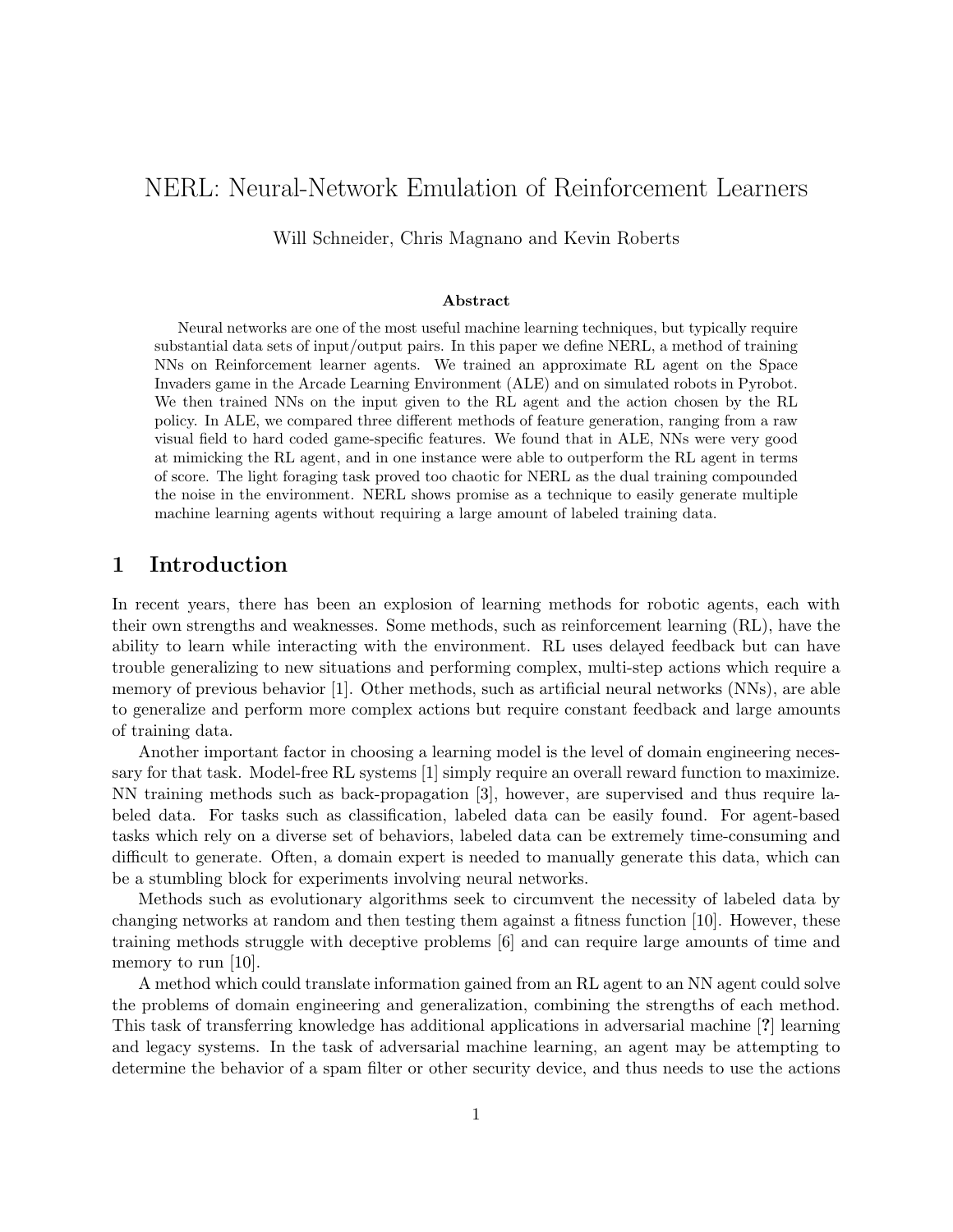of that security device as labeled training data. Often a slow, dense legacy system is swapped out for a faster and more user-friendly trained system. However, it is desirable for the new system to emulate the behavior of the old system.

While RLs have the ability to quickly learn sub-problems and require little domain engineering, NNs may posses a greater ability to apply knowledge in new or noisier situations. We propose using an RL agent to generate labeled training data for an NN. Our training pipeline involves training an RL agent on a task, outputting the RL agent's actions as labeled data, and training a neural network on that labeled data. Thus, the NN will be learning to emulate the RL agent. We call this method Neural network Emulation of Reinforcement Learners, or NERL. We hypothesize that NERL will outperform RL agents, and that NERL will require a lesser degree of domain engineering with regards to feature generation than an RL agent.

The rest of the paper is laid out as follows: We present background information and existing research on RLs and NNs, as well as past work on hybrid approaches. We then outline the parameters of our experiment and document and discuss our results. We complete by exploring possible future directions for our research.

## 2 Background

#### 2.1 Reinforcement Learning

Reinforcement learning (RL) is a machine learning technique where the agent learns an action to perform for every state in the environment. To determine whether or not a state is good to be in, the agent is given a reward for that state. Rewards can be either positive or negative. Most states typically have very little reward, so the agent will move around the environment randomly. However, once it reaches a positive or negative reward state, it will learn that the state which lead to that state is also associated with that reward.

A common method of RL is Q-Learning where each state and its current reward is stored in a table. However, in an environment with lots of states, such as one where both the RL agent and other agents are moving, the agent is unlikely to visit a certain state enough times in order to assign it a specific reward. For more complex environments we use RL methods which instead approximate their current state by extracting certain features from it. Q learning is another method of RL learning which creates a table where each arrangement of features is then given its own reward. However, calculating this table can quickly become intractable in large environments.

Approximate Q-learning, the RL method used in the light foraging experiment (see section 4.2) solves this problem through creating weights for each input feature. The value of a certain state-action pair is then evaluated by the sum of the current features, each multiplied by its weight. SARSA learning [1], the RL method used in the arcade experiments (see section 4.1), is extremely similar to approximate Q-learning but uses an additional state-action pair in its evaluation function, allowing it to have increased memory of previous actions.

## 2.2 Neural Networks

Artificial neural networks (NN) are a well-known and powerful supervised machine learning technique which have been employed in a variety of situations and tasks. An NN is made of an input layer, which is given the sensor data, a number of hidden layers, and an output layer. Features are fed into the input nodes. The nodes then propagate information through the hidden layers to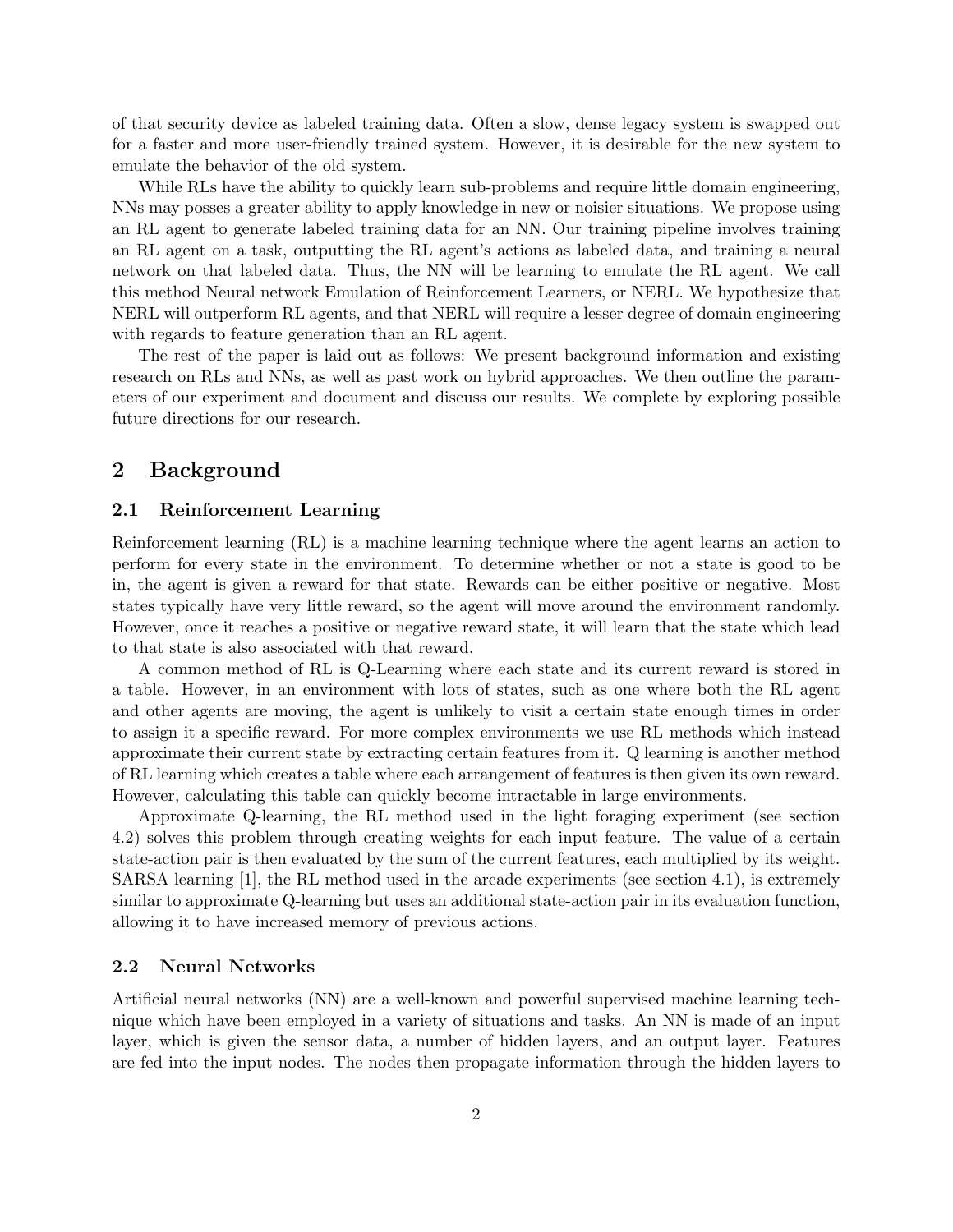the output layer. Given enough sets of labeled data the NN will then be able to generalize to new inputs and generate a correct output by learning different weights to give connections to different nodes. We trained NNs using back propagation (BP) [3], which uses gradient decent to propagate error back from the output nodes to the input nodes, changing connection weights. Over multiple epochs, or runs through the training data, the correct connection weights are learned to properly map inputs to outputs. While powerful and theoretically able to approximate any function when at least one hidden layer is present, NNs require large amounts of labeled training data.

## 3 Previous Work

### 3.1 Arcade Learning Environment

For a number of our experiments we used the Arcade Learning Environment (ALE), a framework built on top of an Atari 2600 emulator which allows for AI agents to play a wide variety of Atari games. Bellamare et al [2] trained a Reinforcement Learner for 10000 iterations on 50 different games. They used a number of different feature encodings, most of which involved representing the input to the learning agent as the pixels on the screen. The actions the agent could take corresponded to the outputs on the Atari controller: moving the joystick in one of 8 directions or keeping it still, or pressing the controller button, resulting in 18 total possible actions. Some actions, for instance, moving the joystick "UP" in Space Invaders, would have no effect given the nature of the game.

ALE was designed to give learning agents an experience playing Atari 2600 games as close to a human experience as possible. There is no information immediately available to any agent about the rules or objects in a given game, only the actual visual screen a human would see from a top-down perspective. This raw visual task has been proven to be very difficult for many learning agents when they are not given more game-specific information [2]. The Atari games themselves, stored in ROM files, are not included with ALE and are available from a separate website  $<sup>1</sup>$ .</sup>

## 3.2 Other Work

While there has been some previous work done integrating reinforcement learning techniques into training NNs, there haven't been attempts to directly train a NN on the output of an RL agent. Some methods [7] create an online learning method for NNs which directly incorporate rewards as error into NN parameter learning. Most attempts to make more general NN agent training methods which do not require labeled data focus on artificial evolution or other alternate training methods [10].

## 4 Experiments

#### 4.1 Space Invaders

We chose to run our first experiment on Space Invaders in the ALE. Space Invaders is a game where the player controls a space fighter which can move back and forth along the bottom of the screen and fire bullets at a grid of slowly advancing enemies who also fire back. The player can also take

<sup>1</sup> atarimania.com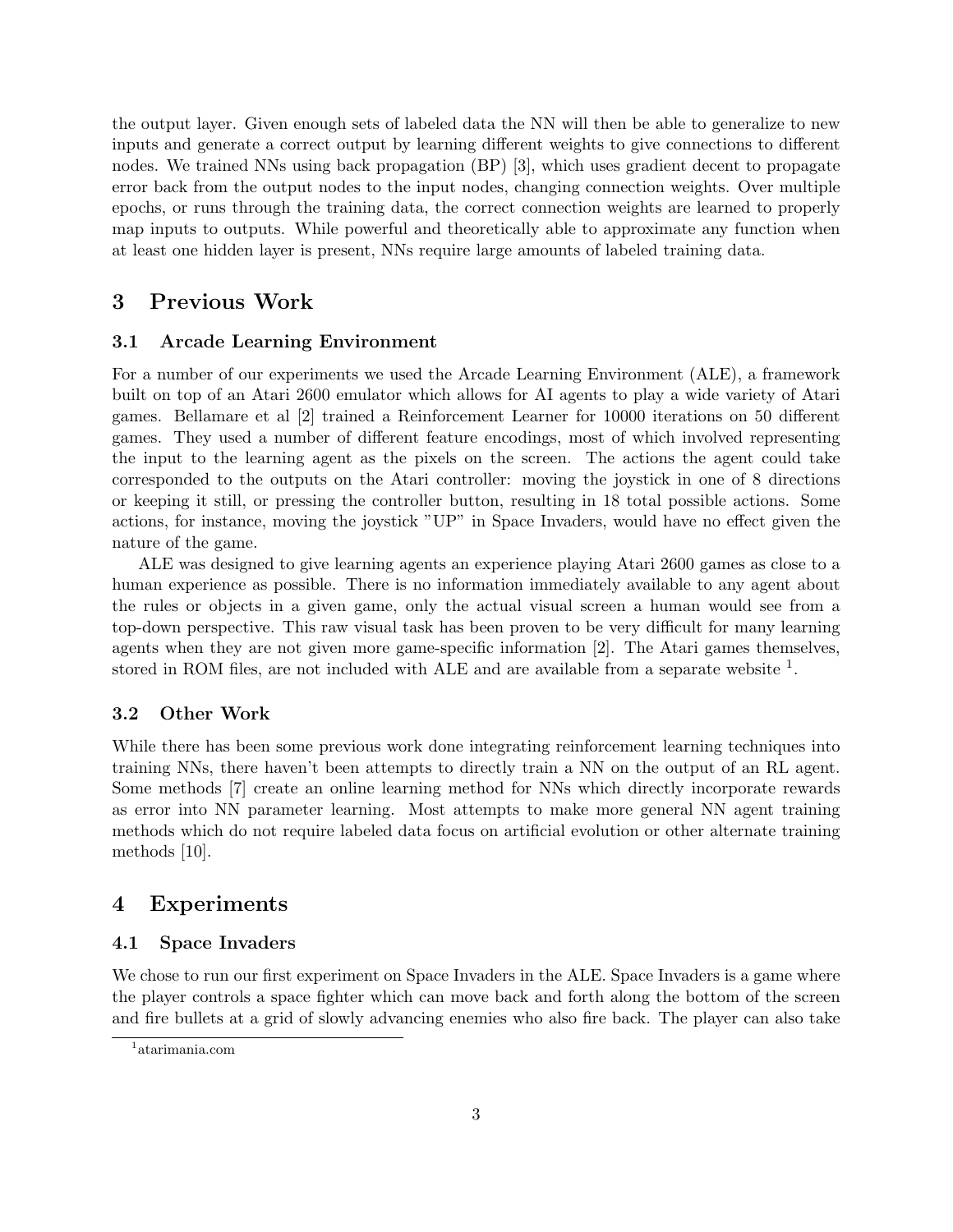cover behind a row of bunkers which will slowly be eroded by enemy fire. The player scores points for destroying enemies, and being hit three times will result in a game over. After a random time interval, a special UFO enemy will fly across the top of the screen. Successfully destroying this will award additional points.

#### 4.1.1 Feature Generation

One major challenge in learning to play a general video game is feature generation in a raw visual environment. We used three different methods of feature encoding in Space Invaders to see which gave us the most interesting behaviors in the RL agent and the trained NN.

#### 4.1.2 Basic Features

This was the most straightforward feature generation, simply giving the learner an approximation of a raw visual field as input. The raw image was down-sampled by a factor of 10 from 160x210 to 16x21, so that each block represents one 10x10 grid of features. For each block, 8 binary features were encoded, each representing the presence or absence of one of 8 colors in that block. For example, if in a certain block there existed the intersection of black background, a grey bullet, and a green alien all three corresponding binary features would be set to 1 for that block. This feature encoding was used in Ballamare et al [2].

This resulted in a total of 2688 binary features as input to the reinforcement learner and neural network. One advantage of this method is that it can be applied generically to any game, as it is completely unsupervised and lacks and domain engineering. However, with no further information the learner must learn to account for large amounts of noise. For instance, the actual numerical representation of the score on the screen is represented in this set of features.



#### 4.1.3 Black and White Features

Figure 1: The above figure demonstrates the different zones or domains of the different types of objects in Space Invaders. The Aliens will only every exist in the red zone, the walls in the green zone, and the ship in the blue zone. This means that the specific color should matter less than the presence or absence of any color that is not black.

In Space Invaders, all objects are against a black background. Additionally, all objects except bullets remain in a specified zone as shown in figure 1. This means that simply the presence or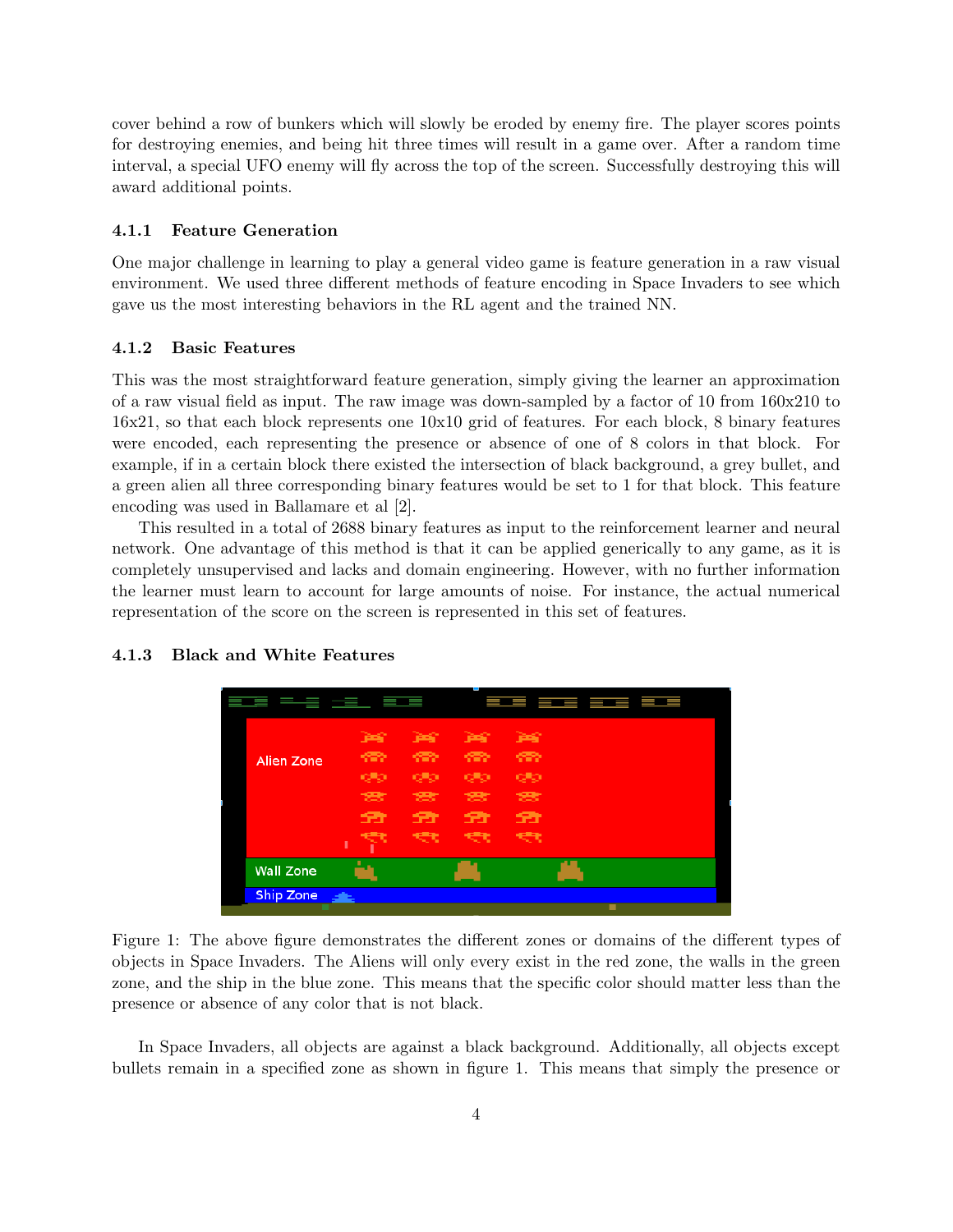absence of any color could encode enough information for the agent, as with the exception of bullets zone is enough to determine what kind of object is represented. Therefore, we created a set of black and white features, one for each 10x10 block, each of which is a binary feature that encodes the presence or absence of any color that is not black in that block. This resulted in the smaller set of 338 features.

#### 4.1.4 Domain Specific Features

A third feature encoding we attempted was a simple domain-engineered set of features. This set of features is constructed from the position of the ship. There are three sets of 21 features, representing vertical bars going in-front of the ship 10 pixels to the left and right of the center. Each feature encodes, on a single vertical line, a scaled distance to the nearest object its group represents. We encoded the nearest alien pixels, wall pixels, and bullet pixels this way for a total of 63 features.

|                        | O   |                           |     |            |                | O   | O           | $\Omega$ | $\Omega$                                | O   | $\Omega$                |     |     |                |                             | ∩   |                   |                               |     |         |     |
|------------------------|-----|---------------------------|-----|------------|----------------|-----|-------------|----------|-----------------------------------------|-----|-------------------------|-----|-----|----------------|-----------------------------|-----|-------------------|-------------------------------|-----|---------|-----|
|                        | 0.1 | 0.1                       | 0.1 | $\Omega$ 1 | 0.1            | 0.1 | $\Omega$ 1  | 0.1      | 0.1                                     |     | $0.1$ 0.1 0.1           |     |     | 0 <sup>1</sup> | 0.1                         |     | $0.1$ $0.1$ $0.1$ |                               | 0.1 | 0.1     | 0.1 |
|                        |     | $0.2$ 0.2 0.2 0.2 0.2 0.2 |     |            |                |     | 0.2 0.2     |          |                                         |     | $0.2$ $0.2$ $0.2$ $0.2$ |     | 0.2 | 0.2            |                             |     |                   | $0.2$ 0.2 0.2 0.2 0.2 0.2 0.2 |     |         |     |
|                        | 0.3 | $0.3 \quad 0.3$           |     |            | $0.3$ 0.3 0.3  |     | 0.3         | 0.3      | $0.3$ 0.3 0.3 0.3                       |     |                         |     | 0.3 | 0.3            |                             |     |                   | $0.3$ 0.3 0.3 0.3 0.3 0.3 0.3 |     |         |     |
|                        | 0.4 |                           |     |            | 04 04 04 04 04 |     | 04 04       |          | $0.4$ 0.4 0.4 0.4                       |     |                         |     |     |                |                             |     |                   | 0.4 0.4 0.4 0.4 0.4 0.4 0.4   |     |         |     |
|                        | 0.5 | $0.5$ 0.5 0.5 0.5 0.5     |     |            |                |     | 0.5         | 0.5      |                                         |     |                         |     |     |                |                             |     |                   |                               |     |         |     |
|                        |     | 0.6 0.6 0.6 0.6 0.6 0.6   |     |            |                |     | $0.6$ $0.6$ |          |                                         |     |                         |     |     |                |                             |     |                   |                               |     |         |     |
|                        |     | 0.7 0.7 0.7 0.7 0.7 0.7   |     |            |                |     |             |          | $0.7 \quad 0.7$                         |     | 0.7                     | 0.7 |     |                | 0.7 0.7 0.7 0.7 0.7 0.7 0.7 |     |                   |                               |     | 0.7 0.7 |     |
|                        |     | 0.8                       | 0.8 | 0.8        | 0.8            | 0.8 | 0.8         | 0.8      | 0.8 0.8 0.8 0.8 0.8 0.8 0.8 0.8 0.8 0.8 |     |                         |     |     |                |                             |     |                   |                               |     | 0.8 0.8 |     |
|                        |     | 0.9                       | 0.9 | 0.9        | 0.9            | 0.9 | 0.9         | 0.9      | 0.9                                     | 0.9 | 0.9                     | 0.9 | 0.9 | 0.9            | 0.9                         | 0.9 | 0.9               | 0.9                           | 0.9 | 0.9     | 0.9 |
|                        |     |                           |     |            |                |     |             |          |                                         |     |                         |     |     |                |                             |     |                   |                               |     |         |     |
|                        |     |                           |     |            |                |     |             |          |                                         |     |                         |     |     |                |                             |     |                   |                               |     |         |     |
| <b>Final Features:</b> |     |                           |     |            |                |     |             |          |                                         |     |                         |     |     |                |                             |     |                   |                               |     |         |     |
|                        |     |                           |     |            |                |     |             |          |                                         |     |                         |     |     |                |                             |     |                   |                               |     |         |     |
|                        |     |                           |     |            |                |     |             |          |                                         |     |                         |     |     |                |                             |     |                   |                               |     |         |     |

Figure 2: An example of how the 21 bullet features are generated for the domain specific features. Background is shown in black, the ship is represented by the large neon green object, and the final feature vector for the bullet features are shown at the bottom in the green bar.

Figure 2 shows an example of the bullet feature. The bullet feature explores a 21x10 grid of pixels in-front of the ship. In this example there are two bullets, shown in grey, within the ship's field of view. The closest bullet pixels in each vertical bar, shown in green text, are translated into final feature values which are shown at the bottom of the figure. This process is identical for the feature groups of aliens and walls, except that the grid extends vertically to cover the entire target zone from the ship as shown in figure 1. These features are much more informative and specific than the other two methods, but are entirely domain specific.

#### 4.2 Light Foraging

The second experiment was a food-foraging task. The goal of this experiment was to see if the NERL framework could be applied to a noisy and more realistic robotics environment. Robotics simulations were performed in  $PyRoot<sup>2</sup>$  with a simulated TK Pioneer robot. The environment consists of an open space with 20 randomly placed "food" pellets. These pellets emit light, allowing

<sup>2</sup>http://code.google.com/p/pyrobot/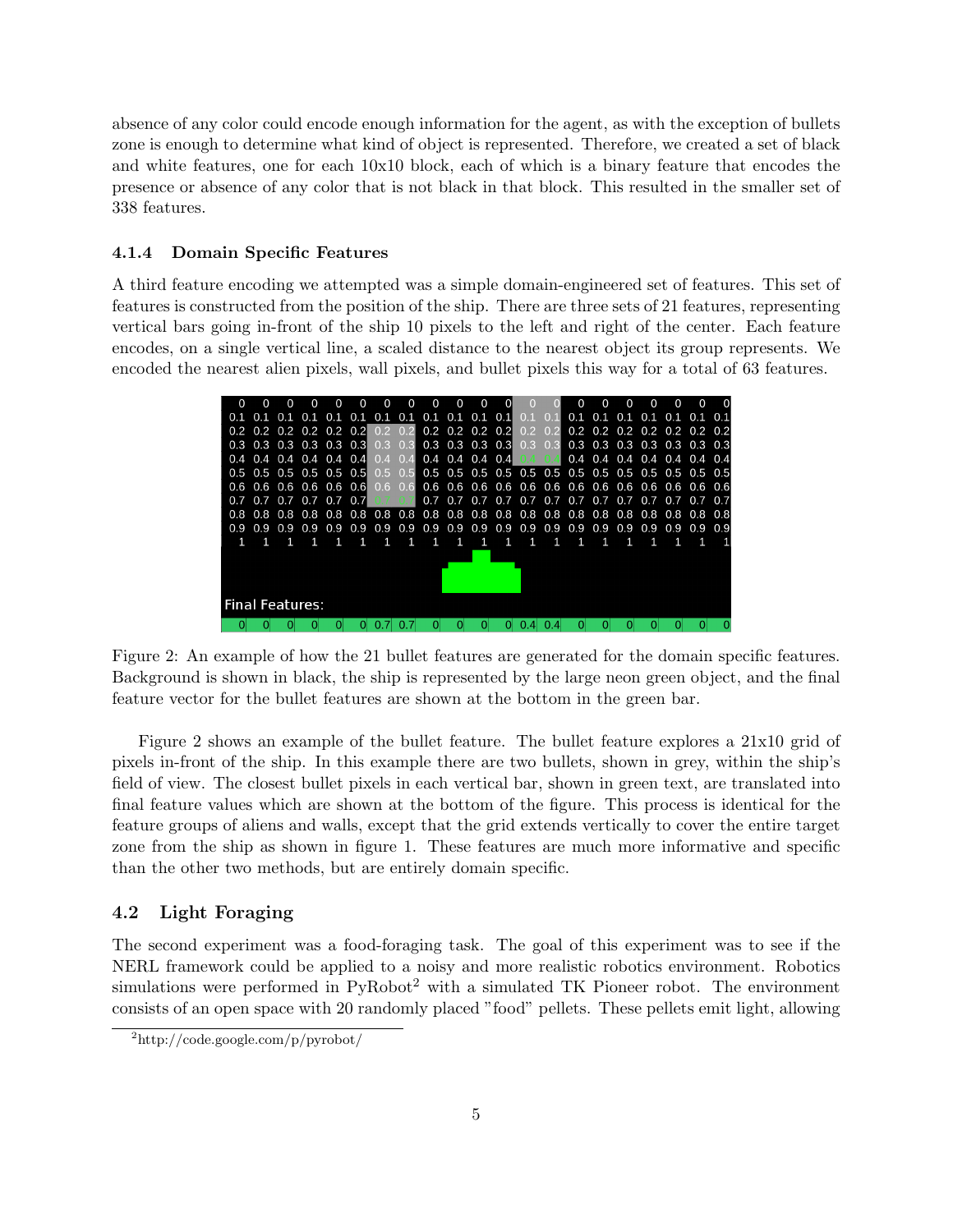

Figure 3: A randomly generated instance of the light foraging environment

the robot to sense them from a distance. Each robot began with an energy level of 20. Each time step removed 0.3 energy while eating a food pellet gave the robot 15 energy.

The robot controller in this experiment was an Approximate Q-Learner. The features of the environment were two light sensors, the current energy level of the robot, and a stall sensor. The robot was given positive reward for eating food and having high energy, while was given negative reward for having low energy and stalling. The robots outputs were its two wheels, allowing it to control its speed and rotation. The RL agent was trained for 10000 iterations, the last 100 of which were used to train the NN agent. Due to the extremely skewed action distribution of the RL agent, we also trained the NN agent on the normalized output of the training data, so that all actions were represented an equal number of times.

## 5 Results

Here we present the results of how the RL agents performed in terms of reward, and then how well the neural network mimicked the RL agent's actions and how much reward the NN's actions would accrue. While what we were mainly interested in was how well the NN performed, we believe it is also important to understand how well the RL agent is a useful baseline performance, and it is also important to examine the behavior of the RL agent itself.

### 5.1 Space Invaders

### 5.1.1 RL agent

The RL agents all reached a basic level of convergence within the 10000 iterations. The basic feature set saw a spike in learning around iteration 150, with a maximum reward of 1080. The black and white feature encoding got between 200 and 300 reward, with slightly higher peaks in later iterations and a maximum reward of 1000. The hard coded feature RL agent converged at a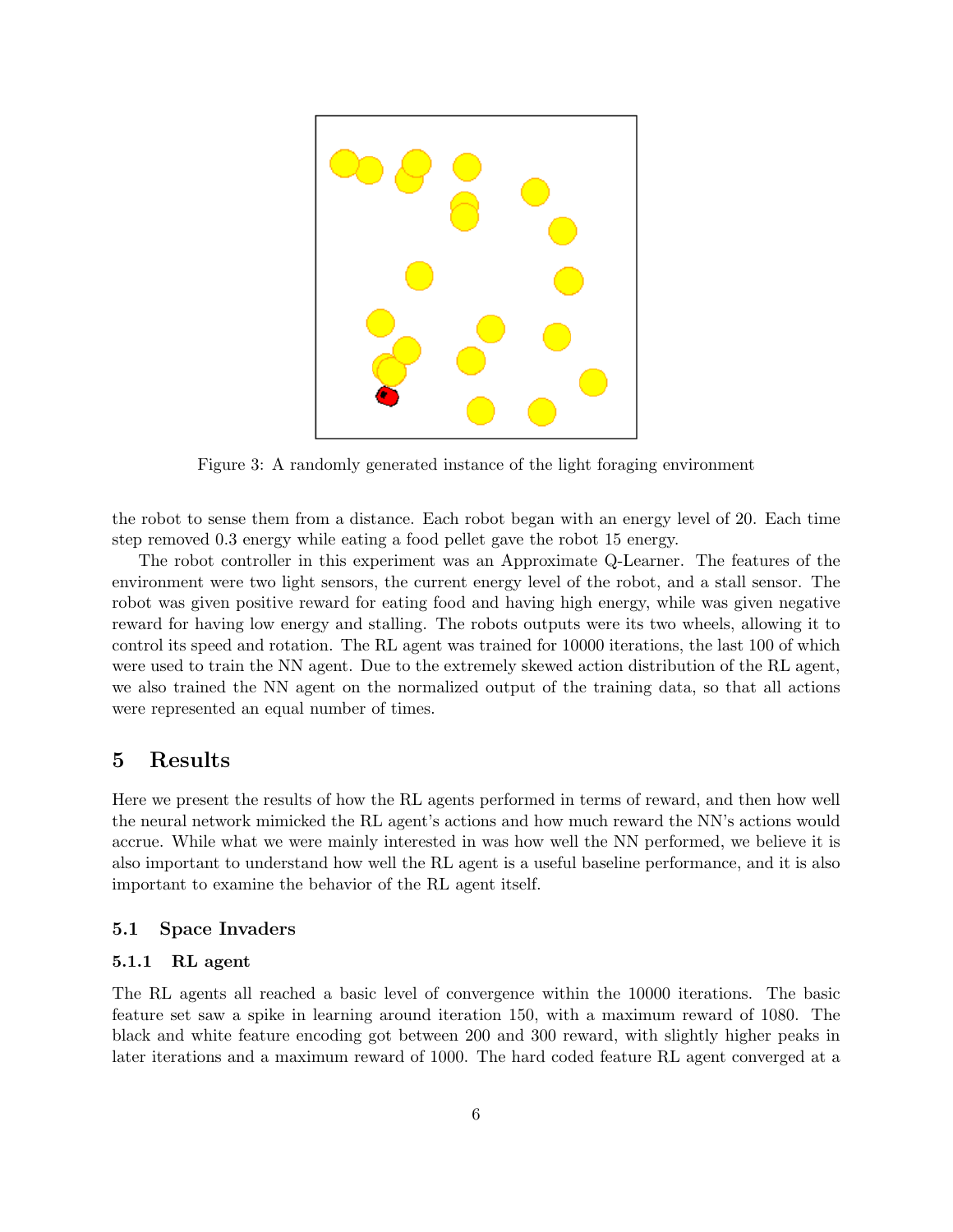lower reward around iteration 650, but also had the highest maximum reward of three with 1345. There was a large amount of score variance between iterations, though overall trends are apparent in figure 5.



Figure 4: Rewards for the RL agent with the different feature encodings averaged over three runs

#### 5.1.2 Neural Network

Three NN agents were trained, one for each of the different feature encodings. Each NN was trained on a given feature set as input and what action the RL agent took as output. Each NN was trained for either 50 generations or until it reached 2% accuracy, that is, until its behavior matched the RL agent at least 98% of the time. None of the three agents required the total 50 generations to reach 2% accuracy. Given more generations, the NNs oscillated between 2% and 1.5% accuracy without increase in score. There was no significant difference in emulation accuracy between different feature encodings.

In figure 6 we see that on average the NN trained with the basic set of 2688 features as input got the highest score. On the basic feature encoding and the BW feature encoding, the NN agents learned to perform better than their RL counterparts.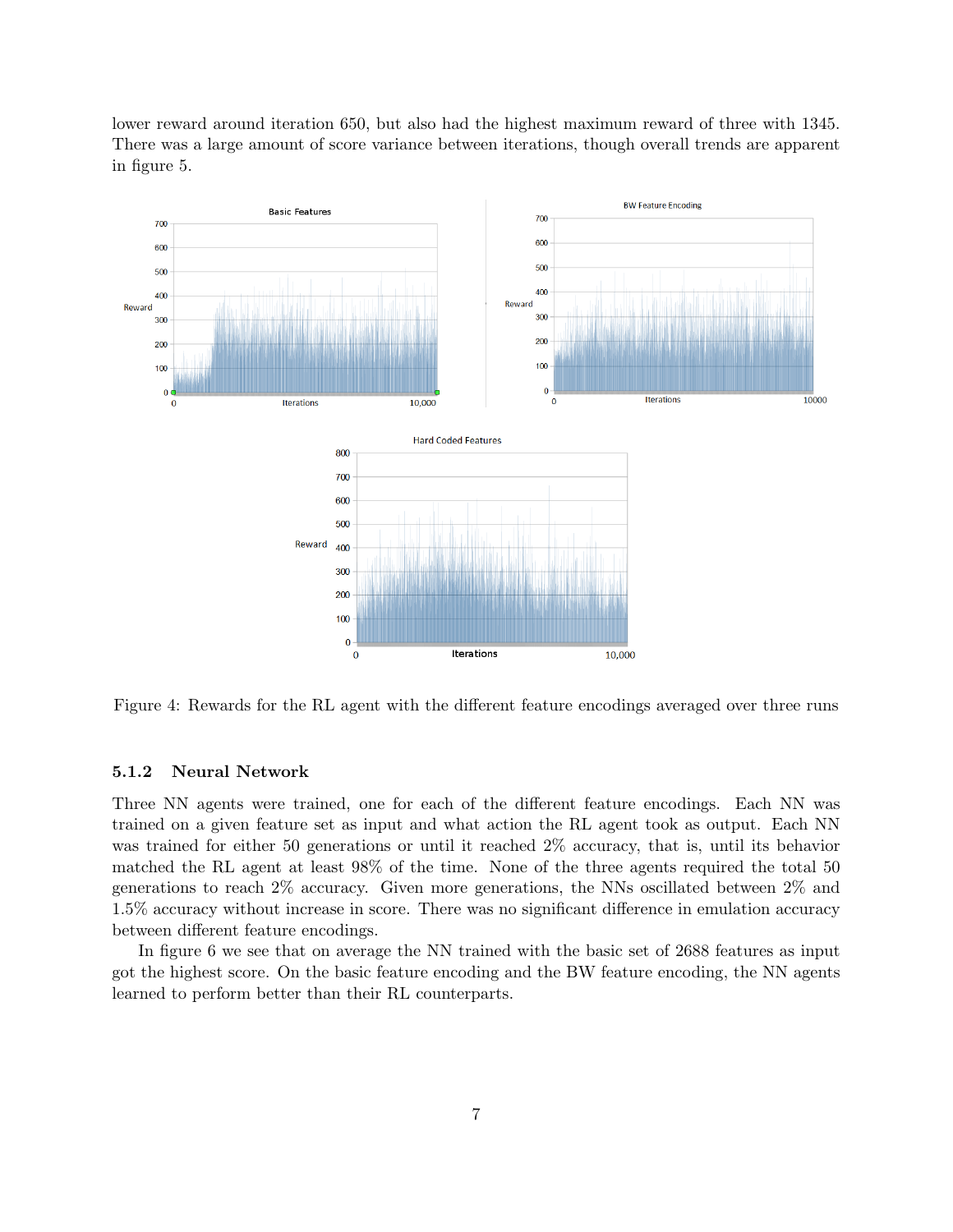

Figure 5: Average Performances of RL agents on Space Invaders with 3 different feature encodings. Each point represents the average of the 100 previous episodes. Each agent

### 5.2 Light Foraging

The RL agent did not manage to learn a complex behavior. It typically moved forward, curving very slightly toward the nearest light. The average RL reward can been seen in figure 7. When training on raw data, the NN was able to achieve approximately 80% accuracy on the training data. However, this result is deceptive as about 80% of the RL agent's actions were moving forward. On the normalized training data, the NN agent was only able to attain 20% accuracy, which is more representative of its performance. Both NN agents performed worse than the RL agent on the light foraging task, as seen in figure 7.

## 6 Discussion

### 6.1 Space Invaders

The RL agents were all able to develop some level of complex behavior when playing Space Invaders. One surprising result what the relative equivalence in performance between the three feature encoding types for RL agents.

The NN agent was able to quickly learn to emulate the RL agent in the deterministic ALE environment with a very high degree of accuracy. This shows that it is possible for the NN agent successfully mimic another learner. Applications of this emulation only goal, such as adversarial machine learning or legacy systems, are a possible future direction.

Our results in the Space Invaders environment show that the NN agent was able to very quickly learn to mimic the RL agent in all the feature encodings. Additionally, in both the basic and BW feature encodings the NN agent actually outperformed the RL agent. Interestingly, the larger the feature space, the more the NN agent outperformed the RL agent. This shows the the NN agent was able to take the noisy RL agent actions and learn a better mapping of actions to difficult feature spaces.

It is important to note that, though this is an impressive result which is the average of 500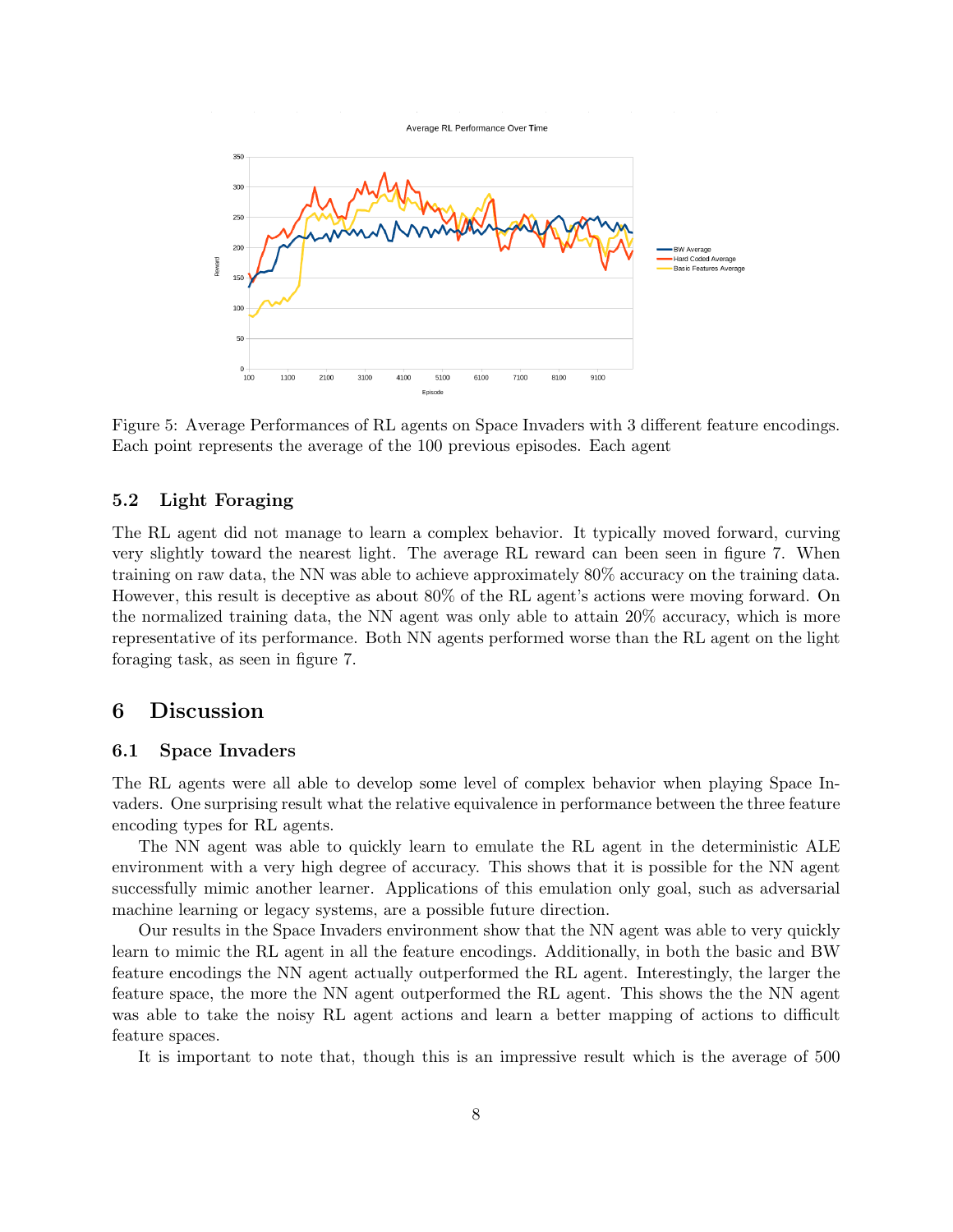

Figure 6: A comparison between the average game score of the RL agent and the NN agent given a particular feature set



Figure 7: Average reward for the simulated robotic light foraging task for neural networks trained with NERL on raw data, neural networks trained with NERL on normalized data, and an RL agent. More negative scores performed worse.

iterations for multiple runs, there was too much variation of the RL agent between episodes that it cannot be ruled out that this result is not the product of noise. It would likely take at least 50 trials of each learning method to be able to conclusively detect trends in the data. Due to time and computation constraints, this was not possible. ALE was able to be run in parallel on a single machine, which limited the number of trials possible to run in only a few weeks.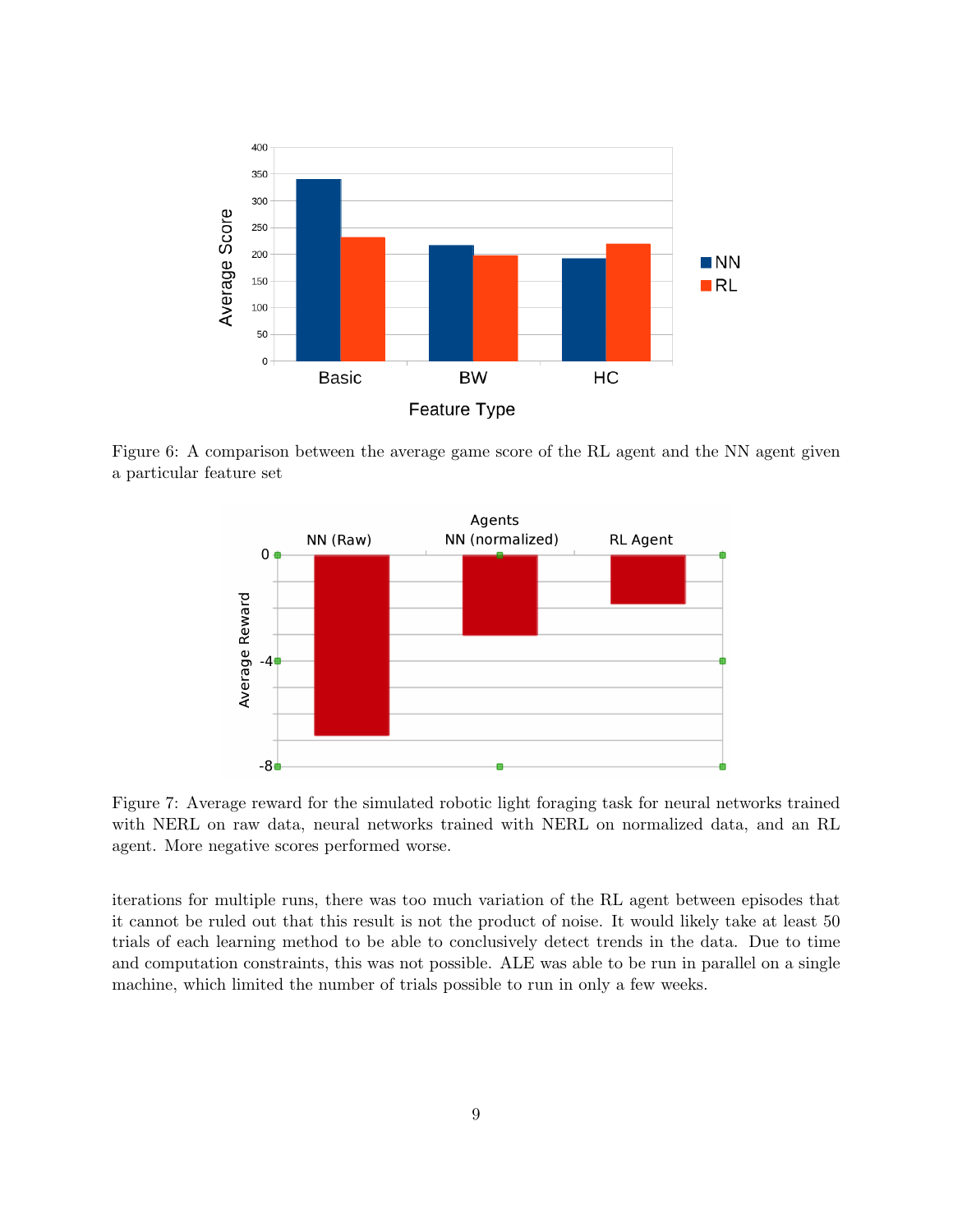### 6.2 Light Foraging

The light foraging environment proved too noisy and difficult for the RL agent to effectively learn a complex behavioral strategy. We believe that this is because of the lack of recurrence in the RL agent model. Though SARSA learning does store two state-action pairs, and thus has some limited level of memory, light sensors are so sporadic that more general averages over time are needed to determine the direction light is coming in. In addition, though positive reward states were given to the agent these positive states were always followed by more negative reward states as the agent began to lose energy again. Therefore, these positive reward states would have been less positive in the SARSA encoding.

It is likely that NERL could be applied to a more complex and noisy space, as RL agents have been shown to be successful in these kind of environments [9]. However, in the light foraging experiment the RL agent was not successful enough for the NN agent to be able to learn any meaningful behaviors. The 20% accuracy in emulation for the normalized NN agent shows the chaotic nature of the RL learner when accounting for its repeat behaviors.

## 7 Conclusion

While our results were not entirely conclusive, we believe that they show that NERL has the potential to be an effective technique. Under two of the three Space Invaders feature encodings the evolved NN vastly outperformed the RL agent it was trained on, which is very promising. Also, that the NN was still able to have 2% accuracy in copying the RL agent shows that NNs can learn the behavior that a RL learns quickly. While none of our RL learners developed exceptionally complex strategies, as long as the environment wasn't too noisy (as in the case of the light foraging environment) we see that NNs are very effective at emulating RL agents and may surpass those RL agents in large environments.

#### 7.1 Future Work

In this paper we only used NERL on very similar environments to those it was trained on. Though there is some proof of generalization in that NERL became more successful as the feature space became larger and less domain specific, it would be interesting to create a more general game solver in ALE and then evaluate how NERL performs compared to a normal RL agent on novel games. Additionally, it would be useful to perform experiments on more games. Due to time constraints, we chose to only focus on Space Invaders so we could have the opportunity to create multiple game-specific feature encodings. However, another direction would be so see if a similar setup can be explored in other Atari games.

The light foraging experiment can be explored in two directions. An alternate RL agent could be used which is designed for noisy robotics environments. Additionally, alternate feature encodings which perform more averaging over time could provide a cleaner feature set to the RL learner and allow approximate Q learning to be successful in the noisy environment. However, we only tried one particular hardcoding of the NN so either an evolving topology or deep learning might help solve some of the noise problems here. Overall we believe that although methods like NEAT can also evolve solutions without labeled training data, NERL deserves further investigation as a method to generate multiple machine learning agents.